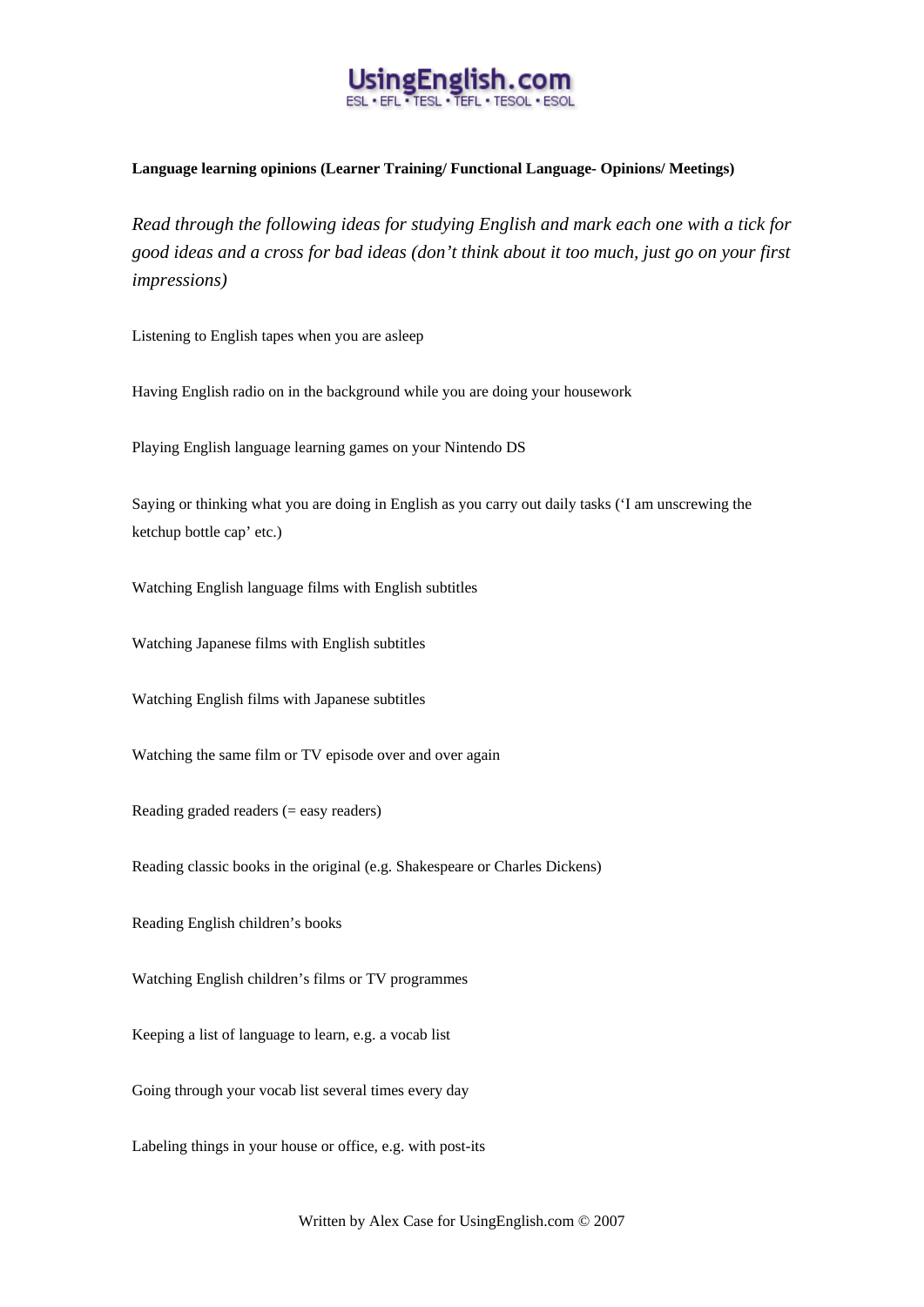

Keeping a diary in English

Online chat

Listening to the radio news in English

Reading an English language newspaper

Writing fiction in English, e.g. short stories

Listening to English music

Reading the lyrics of English songs, e.g. from a CD jacket or on the internet

Singing in English, e.g. karaoke

English language exercise videos

Listening to audio books

Learning a famous speech or poem in English by heart

Putting yourself into a state of deep relaxation before doing listening exercises

Getting tipsy  $(= a$  little drunk) before speaking English

Using a dictionary while you are watching a movie

Learning and using the phonemic script

Recording your own voice

Working your way through the dictionary

Learning as many words as you can of one category, e.g. animal words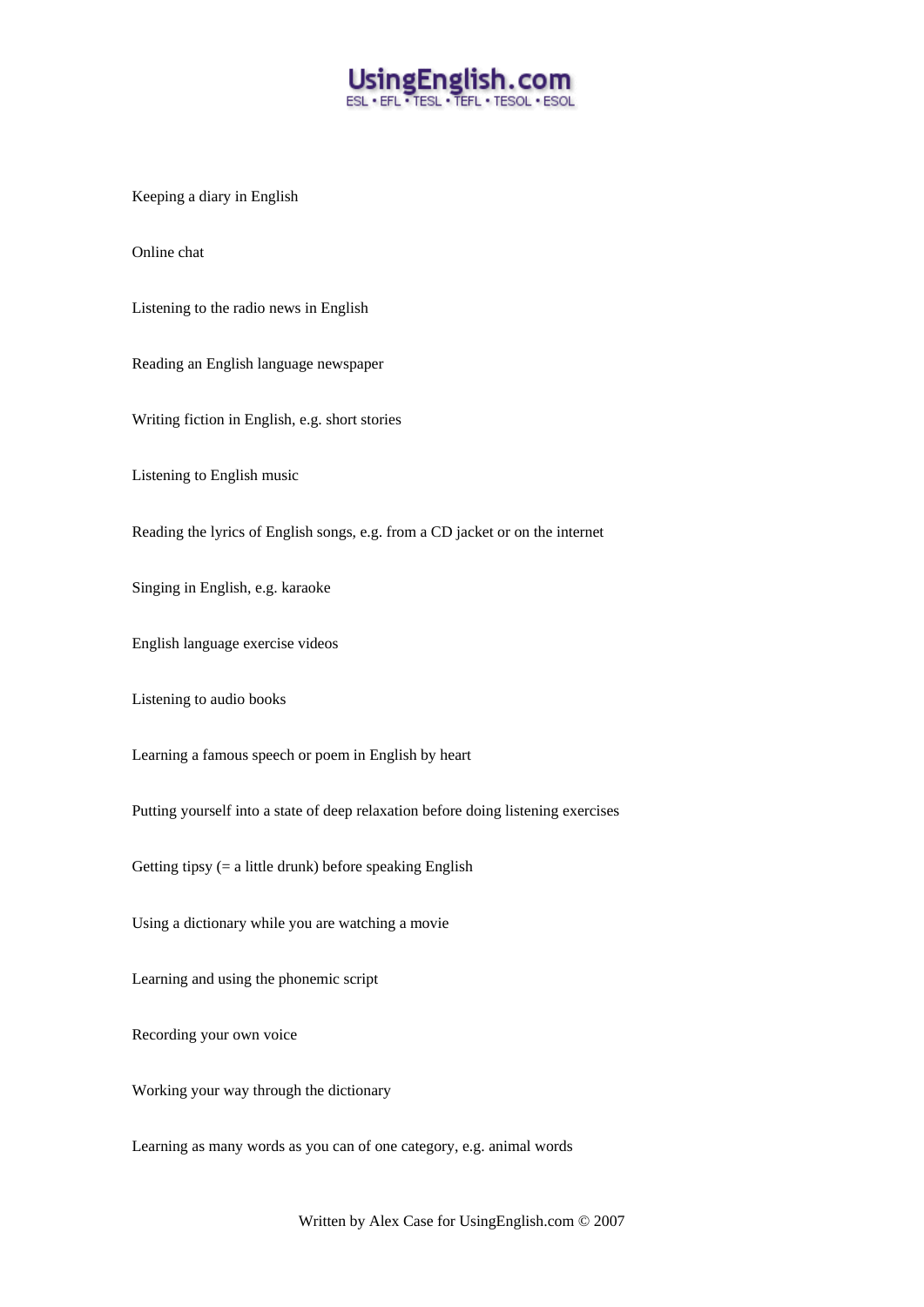

Doing exercises in self-study grammar books and vocab books

Starting English lessons very young, e.g. when you are two

Reading a grammar book

Surfing the net in English

Taking holidays abroad

Drawing pictures of the words you want to learn

Reading children's books in English

Having a foreign boyfriend or girlfriend

Arranging a conversation exchange

English language exams

Translating

Writing the words you want to learn in katakana

Modelling your accent on one particular actor, e.g. trying to speak like Robert De Niro

Using an English-English dictionary

Occasionally talking to or e-mailing your Japanese friends in English

Finding a pen friend

Starting conversations with foreign people you see on the train.

Going to an English pub and starting conversations with the barmen and other customers.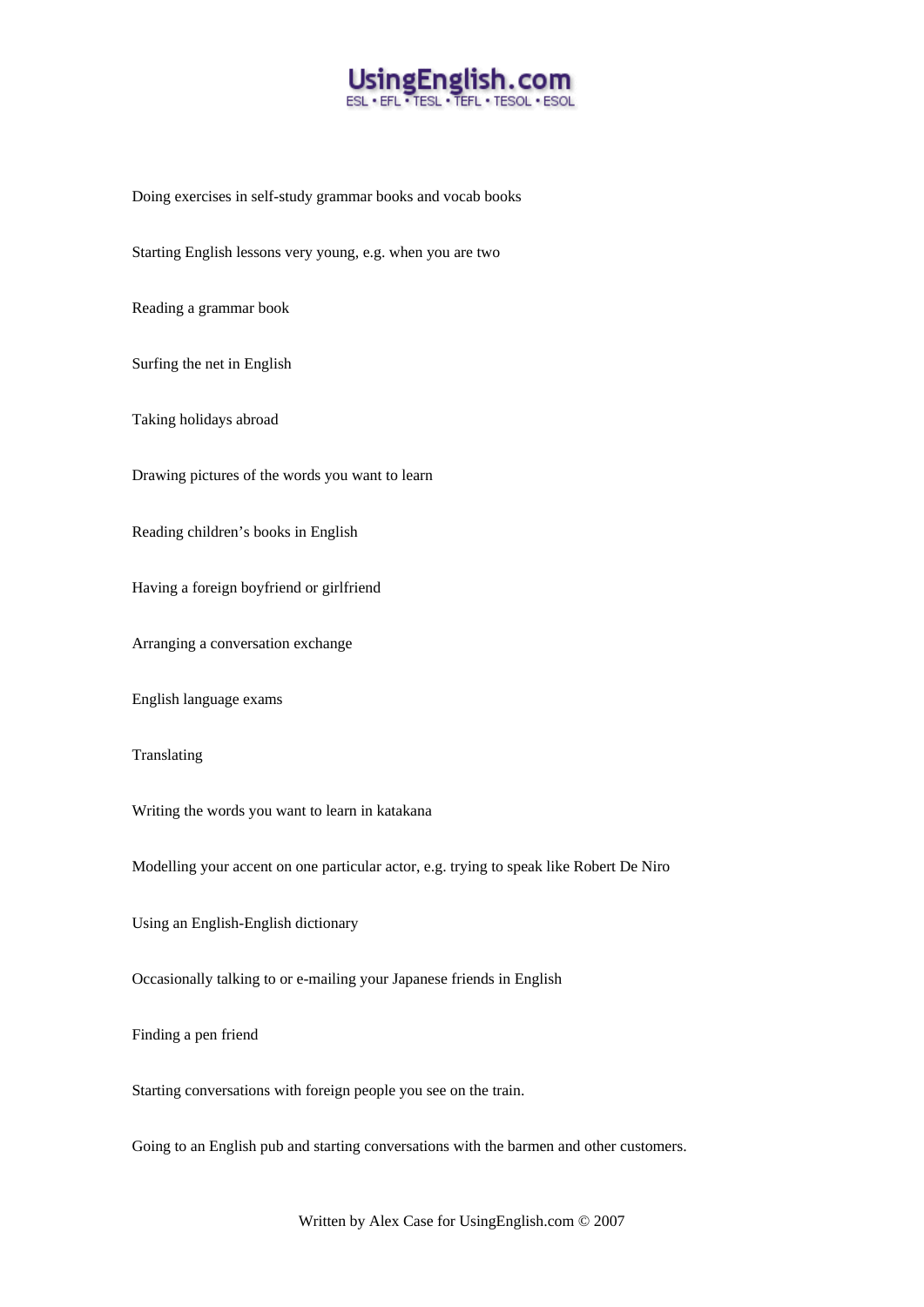## Using English.com

## **Optional Task**

*Now read through the list again and label all the ideas for learning languages above by how good you think they are with a number representing your opinion as below:* 

| 14             | This is an absolutely fabulous idea. It's one of the most intelligent things I've ever heard. |
|----------------|-----------------------------------------------------------------------------------------------|
| 13             | This is an excellent idea. It's almost guaranteed to work.                                    |
| 12             | This is a great idea.                                                                         |
| 11             | This seems like a really good idea.                                                           |
| 10             | I would say this is a good idea.                                                              |
| 8              | This could be quite a good idea.                                                              |
| 8              | This is not a bad idea. It could work.                                                        |
| 7              | This is an acceptable idea. It might be worth thinking about.                                 |
| 6              | This is quite a bad idea. I doubt whether this would be any use.                              |
| 5              | This is a bad idea. I don't see how it could possibly work.                                   |
| 4              | This is a very bad idea. There is no chance it could work.                                    |
| 3              | This is a terrible idea. You shouldn't even consider doing this.                              |
| $\overline{c}$ | This is a really awful idea. It would be pretty stupid to do this.                            |
| 1              | This is a totally atrocious idea. It would be worse than doing nothing.                       |